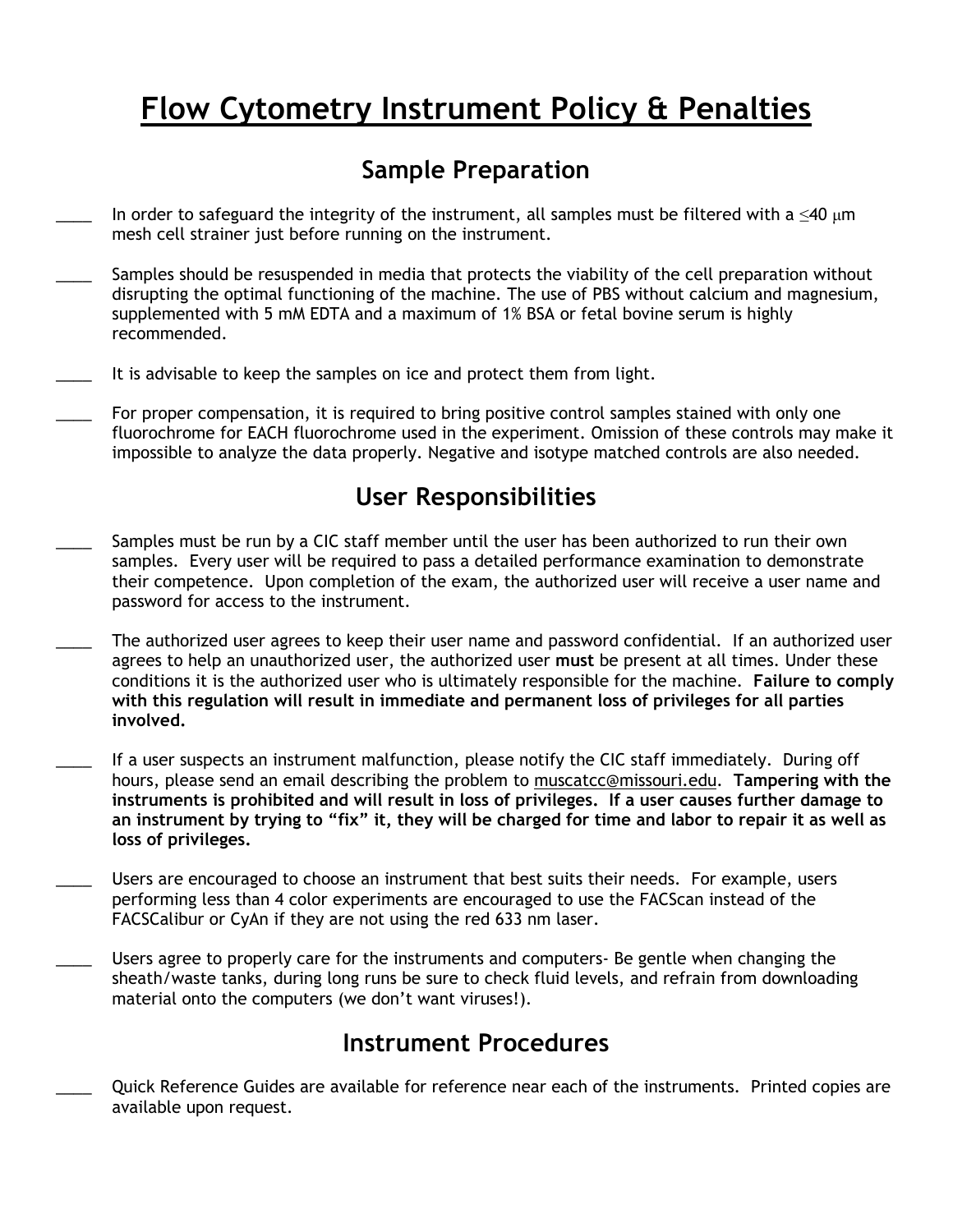- The authorized user agrees to comply with the CIC recommended cleaning procedure included as part of the routine maintenance process.
- The authorized user agrees to stay with the instrument during the CIC cleaning procedure as well as shutdown the instrument properly. Failure of the user to perform proper shutdown procedure, causing the instrument to run dry, will result in loss of privileges.

#### Reservations and Billing

- Reservations are made first-come, first-serve and can be made through an online calendar or by calling the CIC Facility at (573) 884-7315.
- Users are billed for the full time they reserve plus any additional time on the instrument. (If you reserve one hour and only use half an hour, you will still be billed for the full hour- reserve wisely)
- Reservations may be cancelled 12 hours before the reservation time without consequence. If this time limit is not met, the user will be charged the full amount of the reserved time.
- If a user runs over their allotted time, it is at the discretion of the next user whether or not to allow the first user to finish running their samples. If this occurs, please notify the CIC staff so the correct fees are charged to each user.
- The instrument is available during off hours once the user has been authorized by the CIC staff.
- Charges are billed on every half hour. If login time shows greater than 5 minutes over, the full half hour will be charged.

| Instrument      | <b>FACScan</b> | <b>FACSCalibur</b> | CvAn |
|-----------------|----------------|--------------------|------|
| Self Operator   | \$40           | \$50               | \$50 |
| w/ CIC Operator | \$50           | \$60               | \$60 |

#### Data Storage and Transfer

- Please bring a USB drive to transfer your data after each session. Please allow approximately 5 minutes to transfer your data as it will be included in your running time. Data will be purged on a monthly basis.
- \_\_\_\_ CellQuest and FlowJo are available for free data analysis on Workstations at the CIC Facility. Appointments can be made to use this software and receive assistance from the CIC Facility. Alternatively, Summit Software version 5.0 is available free of charge and is capable of analyzing results from any of the flow cytometry instruments. The software does not have any licensing limitations so users can download the software to unlimited PCs. As a result, a workstation is not provided for Summit. Low resolution black and white copies can be printed at the CIC Facility, but it is encouraged that users print a better quality copy in their own labs.

By initialing each of these points, the user and PI acknowledge that they agree with these written policies. A violation of ANY of these points is grounds for Penalties and possibly IMMEDIATE and PERMANENT loss of privileges.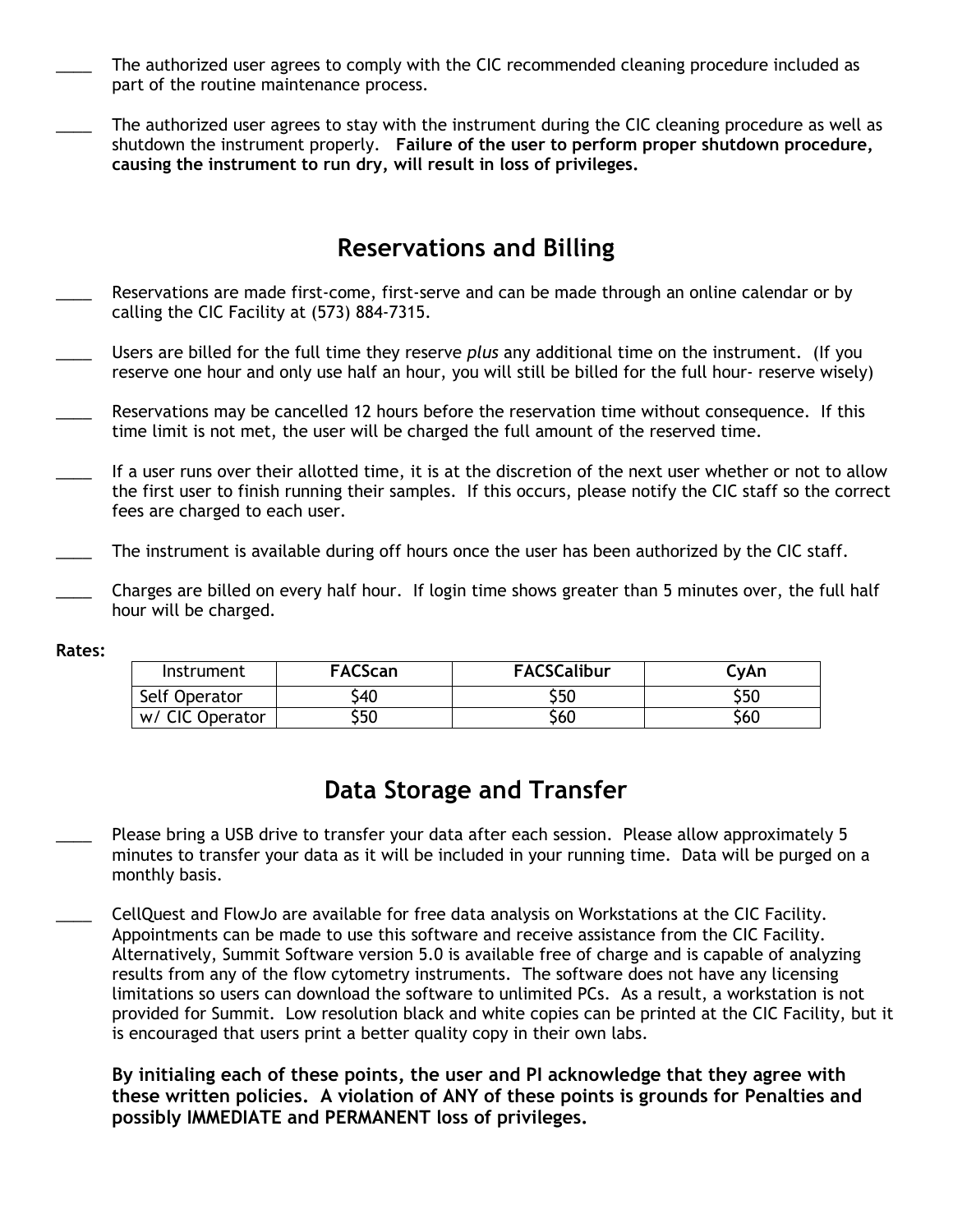# General Penalty Outline

#### The following penalties will be applied should any of the above guidelines be abused:

- 1. A warning letter or email to the PI and user after the first offense and a mandatory "retraining" (at no charge to the PI) to ensure that the user understands how to properly follow CIC guidelines, and correctly care for the instruments.
- 2. A second warning letter after the  $2^{nd}$  offense stating that if it happens again then the user's password will be revoked.
	- Any time spent by the CIC Facility servicing or cleaning the machine to correct the second offense is billed to the PI.
- 3. After the 3<sup>rd</sup> offense the user's password is revoked. The user can still access the machines during normal working hours but a CIC operator will have to make their reservation and log them in and out. This will give the CIC the opportunity to observe that the user is able to follow all guidelines and properly care for the instrument.
	- Without a password the user can't run the machine after hours or on the weekend. Because the CIC Facility needs to make the reservation and log the user in and out they would have to be given 24 hours notice before each experiment.
- 4. If a user is caught running the instrument without CIC authorization (i.e. running after hours under someone else's login), the entire lab will lose CIC privileges.

#### The following penalties also apply to the specific situations (also outlined in the Policy):

- 1. The authorized user agrees to keep their user name and password confidential. If an authorized user agrees to help an unauthorized user, the authorized user must be present at all times. Under these conditions it is the authorized user who is ultimately responsible for the machine. Failure to comply with this regulation will result in immediate and permanent loss of privileges for all parties involved.
- 2. If a user suspects an instrument malfunction, please notify the CIC staff immediately. During off hours, please send an email describing the problem to muscatcc@missouri.edu. Tampering with the instruments is prohibited and will result in loss of privileges. If a user causes further damage to an instrument by trying to "fix" it, they will be charged for time and labor to repair it as well as loss of privileges.